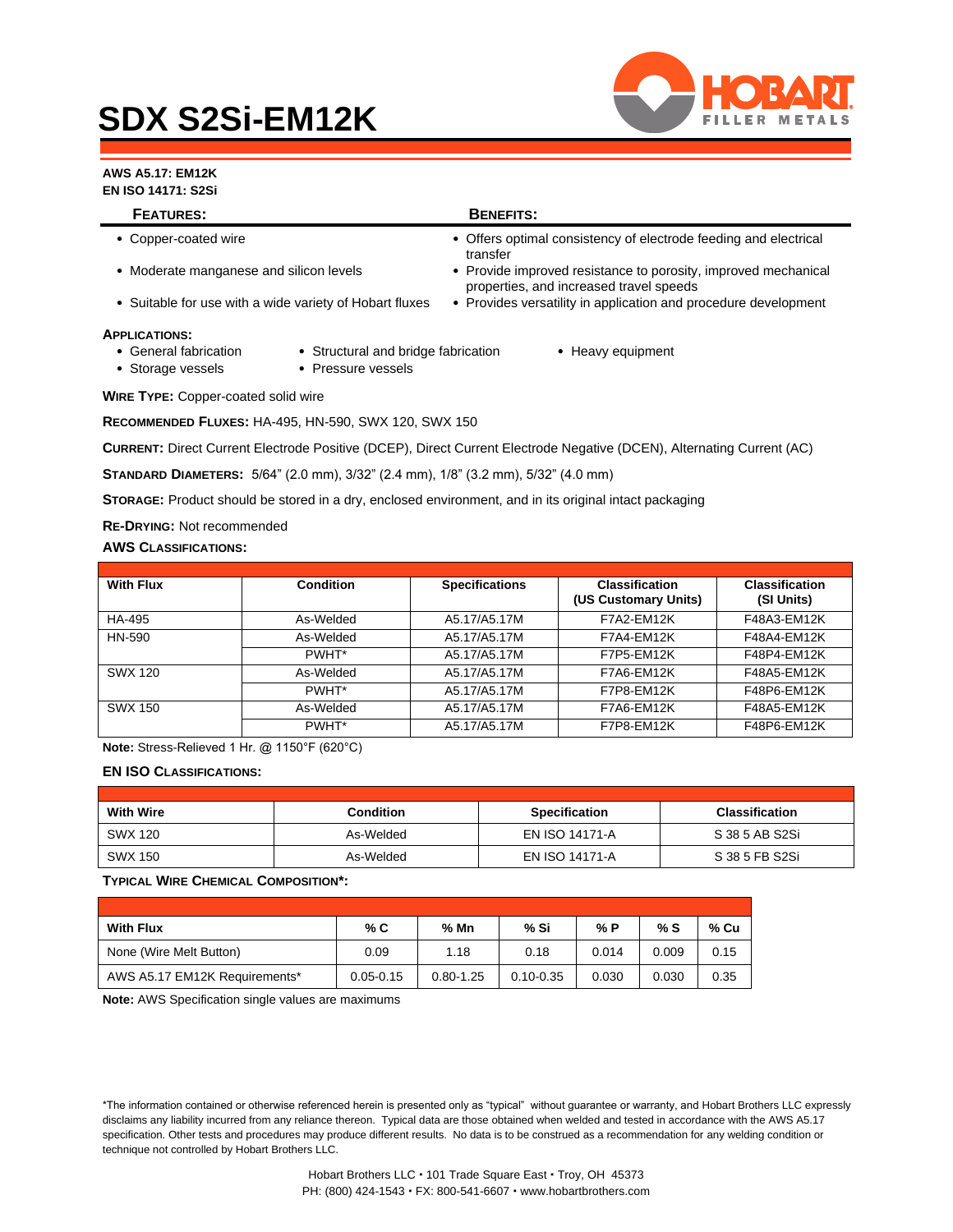# **SDX S2Si-EM12K**

**TYPICAL WELD DEPOSIT CHEMICAL COMPOSITION\*:**

| <b>With Flux</b> | % C  | % Mn | % Si | % P   | % S   | % Cu |
|------------------|------|------|------|-------|-------|------|
| HA-495           | 0.09 | 1.50 | 0.59 | 0.023 | 0.018 | 0.05 |
| HN-590           | 0.07 | 1.47 | 0.27 | 0.026 | 0.017 | 0.22 |
| SWX 120          | 0.06 | 1.31 | 0.17 | 0.014 | 0.010 | 0.18 |
| <b>SWX 150</b>   | 0.07 | 0.93 | 0.18 | 0.013 | 0.007 | 0.17 |

**TYPICAL MECHANICAL PROPERTIES\*:**

| <b>With Flux</b> | <b>Condition</b> | Tensile Strength | <b>Yield Strength</b> | Elongation % in 2" (50 mm) |
|------------------|------------------|------------------|-----------------------|----------------------------|
| HA-495           | As-Welded        | 94 ksi (648 MPa) | 84 ksi (579 MPa)      | 22%                        |
| HN-590           | As-Welded        | 82 ksi (565 MPa) | 69 ksi (476 MPa)      | 28%                        |
|                  | PWHT*            | 79 ksi (547 MPa) | 64 ksi (444 MPa)      | 28%                        |
| SWX 120          | As-Welded        | 78 ksi (538 MPa) | 66 ksi (455 MPa)      | 27%                        |
|                  | PWHT*            | 78 ksi (538 MPa) | 64 ksi (441 MPa)      | 28%                        |
| <b>SWX 150</b>   | As-Welded        | 77 ksi (531 MPa) | 68 ksi (469 MPa)      | 31%                        |
|                  | PWHT*            | 74 ksi (510 MPa) | 61 ksi (421 MPa)      | 32%                        |

**Note:** Stress-Relieved 1 Hr. @ 1150°F (620°C)

**TYPICAL CHARPY V-NOTCH IMPACT VALUES\*:**

| <b>With Flux</b> | <b>Condition</b> | Avg. at<br>$0^{\circ}$ F (-20 $^{\circ}$ C) | Avg. at<br>$-20^{\circ}$ F (-30 $^{\circ}$ C) | Avg. at<br>$-40^{\circ}$ F (-40 $^{\circ}$ C) | Avg. at<br>$-50F$ (-46°C) | Avg. at<br>$-60^{\circ}$ F (-50 $^{\circ}$ C) | Avg. at<br>$-80^{\circ}$ F (-60 $^{\circ}$ C) |
|------------------|------------------|---------------------------------------------|-----------------------------------------------|-----------------------------------------------|---------------------------|-----------------------------------------------|-----------------------------------------------|
| HA-495           | As-Welded        | 30 ft-lbs (41 J)                            | 30 ft-lbs (41 J)                              |                                               |                           |                                               |                                               |
|                  | As-Welded        |                                             | 45 ft-lbs (61 J)                              | 30 ft-lbs (41 J)                              |                           |                                               |                                               |
| HN-590           | PWHT*            |                                             |                                               |                                               | 43 ft-lbs (59 J)          |                                               |                                               |
|                  | As-Welded        |                                             |                                               |                                               |                           | 75 ft-lbs<br>(102 J)                          | 65 ft-lbs (88 J)                              |
| <b>SWX 120</b>   | PWHT*            |                                             |                                               |                                               |                           | 60 ft-lbs<br>(81 J)                           | 45 ft-lbs (61 J)                              |
| <b>SWX 150</b>   | As-Welded        |                                             |                                               |                                               |                           | 90 ft-lbs<br>(122 J)                          | 25 ft-lbs (34 J)                              |
|                  | PWHT*            |                                             |                                               |                                               |                           | 55 ft-lbs (75 J)                              | 55 ft-lbs (75 J)                              |

**Note:** Stress-Relieved 1 Hr. @ 1150°F (620°C)

\*The information contained or otherwise referenced herein is presented only as "typical" without guarantee or warranty, and Hobart Brothers LLC expressly disclaims any liability incurred from any reliance thereon. Typical data are those obtained when welded and tested in accordance with the AWS A5..17 specification. Other tests and procedures may produce different results. No data is to be construed as a recommendation for any welding condition or technique not controlled by Hobart Brothers LLC.